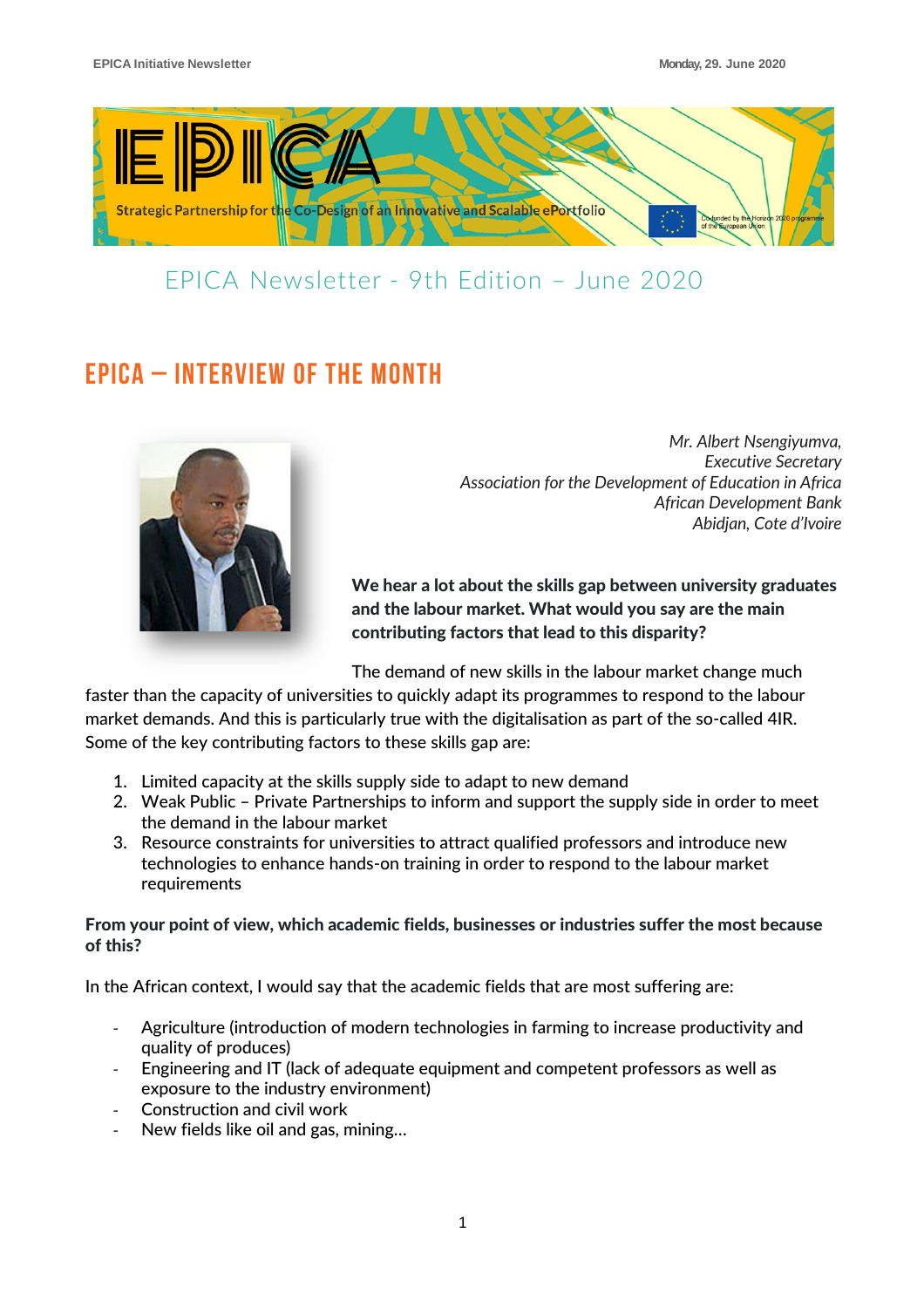#### What is an ePortfolio and how is it different from a CV or a graduate certificate?

An ePortfolio is an online platform (enabler) that facilitates to market the skills and competences of students/graduates in the labour market. It is indeed different from a CV or graduate certificate as it allows to provide more details including the possibility to interact with professors and to provide background information so that the potential employer can get confidence and more insight into the acquired skills and competences of the candidate. It also allows the university to review its programmes based on the feedback it receives from the ePortfolio.

#### How, in your opinion, does having an ePortfolio benefit a student and graduate?

It indeed gives the ability for a student and graduate to gain visibility in the labour market and to upgrade his/her skills based on the labour market demands.

Who stands to benefit from receiving access to an ePortfolio, i.e. how will this be useful to employers?

With access to an ePortfolio, the employers will have a single point of access when they need to hire new employees and also the opportunity to follow the study path of a potential future employee.

#### How has this idea been received by those who stand to benefit from it?

Very highly appreciated as long as employers and universities can be mobilised and sensitised to use it.

What do you think are the most crucial coming steps that need to be negotiated for a successful implementation of EPICA's strategy, such as overcoming technological requirements, increasing the visibility of the initiative, improving funding, etc.?

In my view, the next crucial step is to pilot the ePortfolio in a few African countries that are well prepared to adopt it and then scale it up with a monitoring tool in place to assess its performance over time.

### The Release of EPICA Employability Skills Kit

*By: Marcelo Maina, Lourdes Guàrdia, Federica Mancini, Sandrine Albert, Hind Naaman (UOC, Spain)*

EPICA, a strategic partnership for the co-design of an innovative and scalable ePortfolio ecosystem to improve the quality and visibility of employability skills, aims to connect universities and businesses in Europe and in Africa for the purpose of decreasing the gap between what education offers and what the market demands.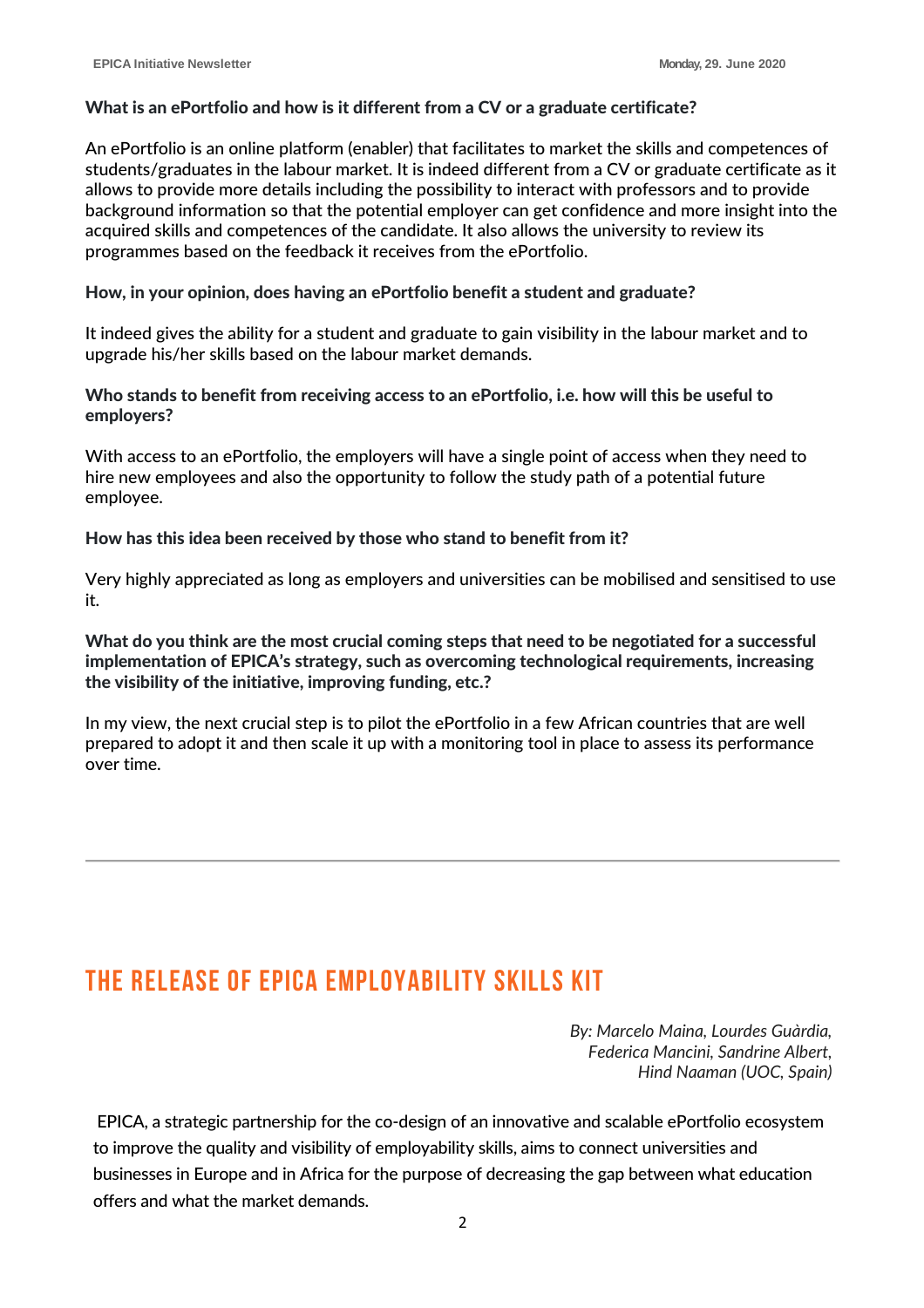Ensuring a successful transition between higher education and work in addition to providing careerending students opportunities to showcase their employability skills to prospective employers are the main pedagogical innovations that EPICA project brings to the educational system.

### To assist in the execution of these innovations, the EPICA team is pleased to announce the

launching of the EPICA Employability Skills Kit; a set of resources to support and guide different stakeholders participating in the EPICA pilot or new institutions aiming to implement the suggested methodological approach and integrating EPICA ePortfolio. The kit includes:

- EPICA handbook
- EPICA Teacher Guide
- EPICA Student Guide
- EPICA Employer Guide
- Employability Skills Rubrics
- **Teacher Process Simulation**
- **Student Process Simulation**
- Student Appraisal Scale
- **Employer Process Simulation**



EPICA handbook discusses the concept of employability, introduces the most valued skills by employers, and focuses on how to put them in practice. The handbook provides institutions and teachers with different strategies to develop and monitor students´ employability skills, to implement these skills effectively in the educational system, and to use the ePortfolio as an innovative educational tool.

EPICA Teacher Guide clarifies the role of teachers in the implementation process. The guide provides the different steps teachers are expected to follow from start to end to help students in making their employability skills more visible.

EPICA Student Guide describes the phases students need to follow when assembling their ePortfolio by choosing the most suitable evidence which reflects their acquisition of employability skills. The guide details phase one which includes identifying, analysing, and justifying evidence to submit them for teacher´s assessment, and phase two to help students articulate their skills through a video testimony to be submitted to employers.

EPICA Employer Guide clarifies to employers the procedure of appraising student's work and the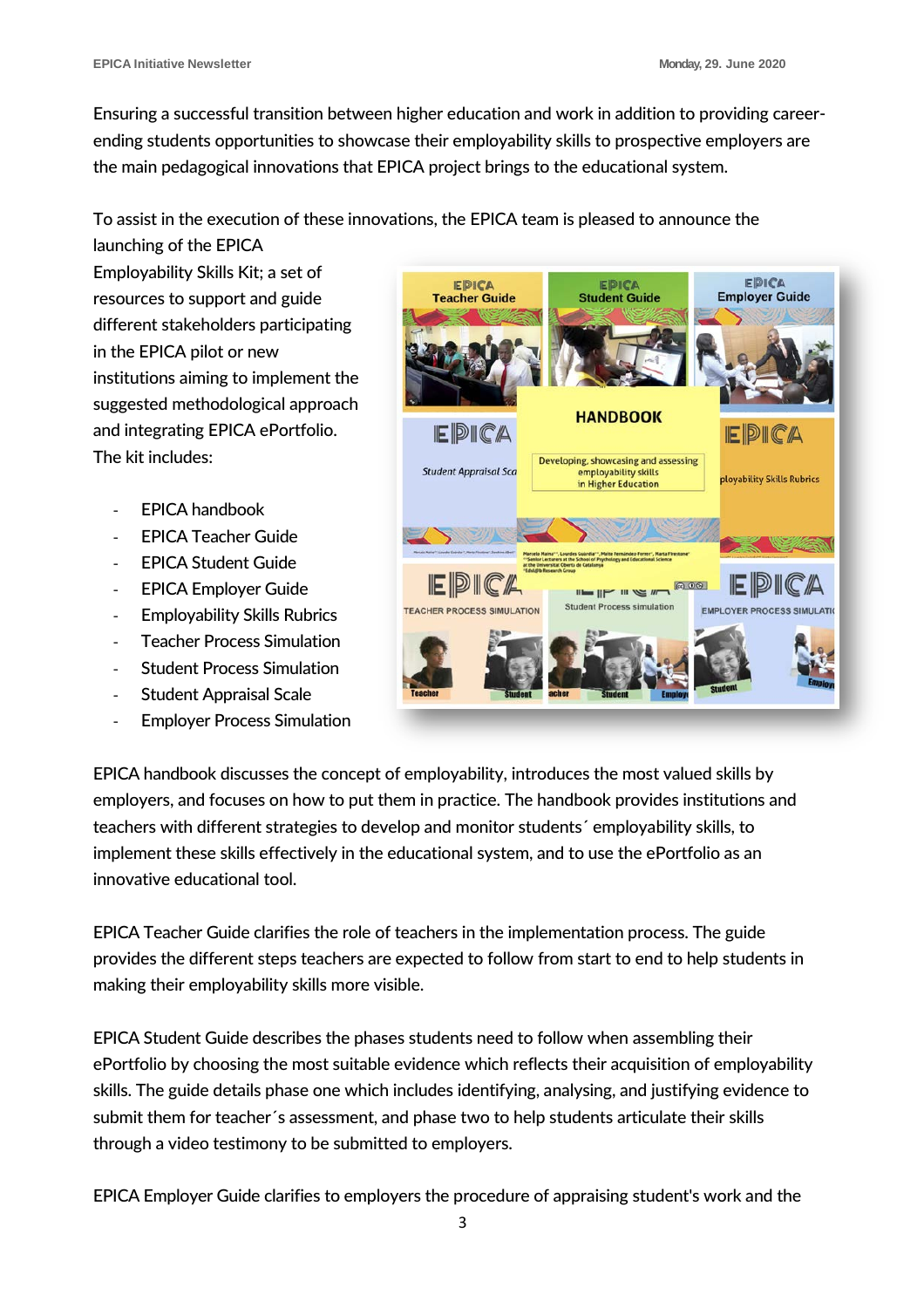different criteria in the appraisal scale that permit the assessment of the portfolio as a whole, the video testimony, the evidence, and the overall appraisal.

Employability Skills Rubrics allows teachers to measure a range of employability skills on a scale of 4, in which 1 stands for Beginner and 4 for Exemplary. 15 samples of rubrics were prepared for different employability skills to facilitate the assessment task.

Teacher Process Simulation, Student Process Simulation, and Employer Process Simulation are three resources that visualize the steps to be followed by teachers, students and employers respectively, thus guiding them throughout the ePortfolio journey and showing them the main technical features.

Student Appraisal Scale includes the different questions that employers should ask themselves when measuring the student's employability skills, in addition to the standard scale to be used when assessing these skills. The scale varies from insufficient to improvable, sufficient, and outstanding.

Furthermore, the purpose of the EPICA kit is to inspire the stakeholders' community in other higher education institutions through supporting the adoption of the methodological approach and competency-based ePortfolio, preferably using blended and online learning models. Indeed, this kit presents a flexible methodology that can be customised to different institutional contexts to ensure the implementation of an innovative ePortfolio-based assessment strategy, a reinforced curriculum aligned with employability skills, and a diploma supplement that includes student´s employability skills' micro-credentials.

# Public and private external funding opportunities for the EPICA ePortfolio project



*By: Julie Schiering & Snorre Qveim-Leikanger ICDE (Norway)*

On average in Sub-Saharan areas, between 75 to 80% of HEI institutions (universities, colleges of commerce, technical colleges, and several specialised training institutes) are private. This fact alone brings a completely different approach to the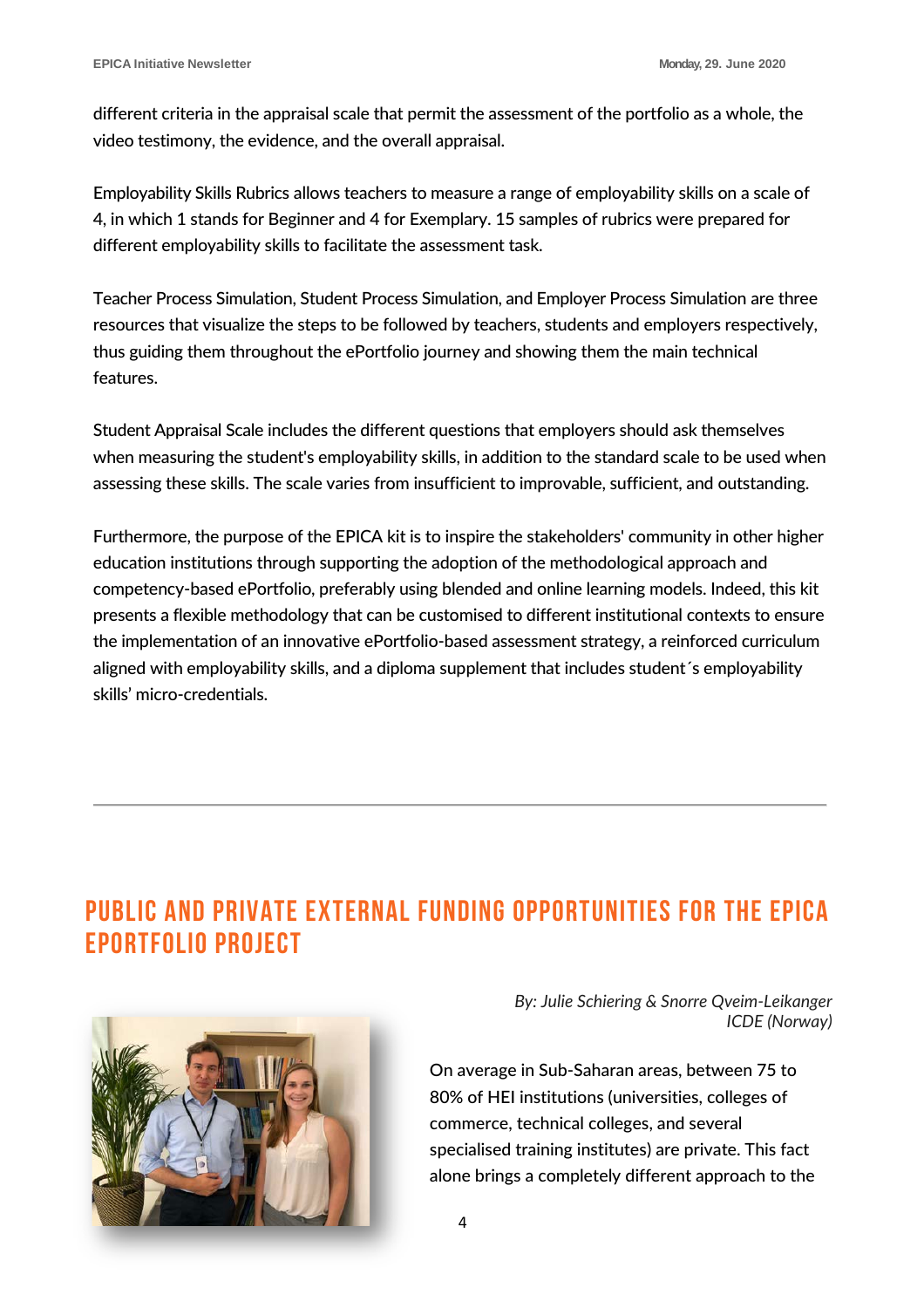commercialisation compared with the same types of institutions in Europe. Due to their mainly private status, universities have a lot of autonomy in areas directly related to the principle goals of their education system. Nevertheless, new government and pan-African policies are putting even more pressure to align the universities to competency-based or skills-oriented programmes on a commercial scale.

With the aforementioned average of 75 to 80% of private HEIs, the commercialisation of eLearning products and services is done by means of direct sales. In the case of public institutions, estimated at 20% of the market, the procedures involve Public Procurement procedures (public administration). This, in most cases, involves participating in tenders on a state-by-state basis.

Besides the revenue streams obtained from student tuition fees, an important part of the HEIs' income reportedly derives from foreign aid agencies, NGOs, and technology suppliers that often subsidise their academic expenditures. Support is often provided through a carried interest, i.e. that the expenses of procuring a certain product or service is covered by a party or in full by an external entity.

Sub-Saharan universities base their sustainability model in revenues from international and African donors and public procurement from their governments. With that in mind the EPICA project includes a subtask to elaborate a set of guidelines for a strong and stable demand through public and donors' procurement of innovation (PDPI) for public and private HEI institutions aiming to purchase innovative learning implementation pack services promoting high quality skills and their visibility.

While scoping and analysing the demand side of PDPI, the subtask increased awareness of EPICA through knowledge exchange with relevant parties, and this way broadened the liaising with the public sector and relevant external entities, such as private donors, while attempting to identify and/or create a framework that would facilitate the adoption of the ePortfolio system in Sub-Saharan Africa.

This furthermore comes in the wake of African governments closing in on spending an average of almost 5% of their gross domestic production [GDP] on education, close to European and American averages: 5.12% in Switzerland, 6.1% in the USA, 6.2% in the United Kingdom and 6.3% in New Zealand.

The guidelines set forth suggested and implied that finding external funders would best be accomplished by contacting foundations, agencies, and commercial entities worldwide, while also utilising partner chain referrals and marketing opportunities at various conferences. Some examples of organisations contacted include, but were not limited to:

5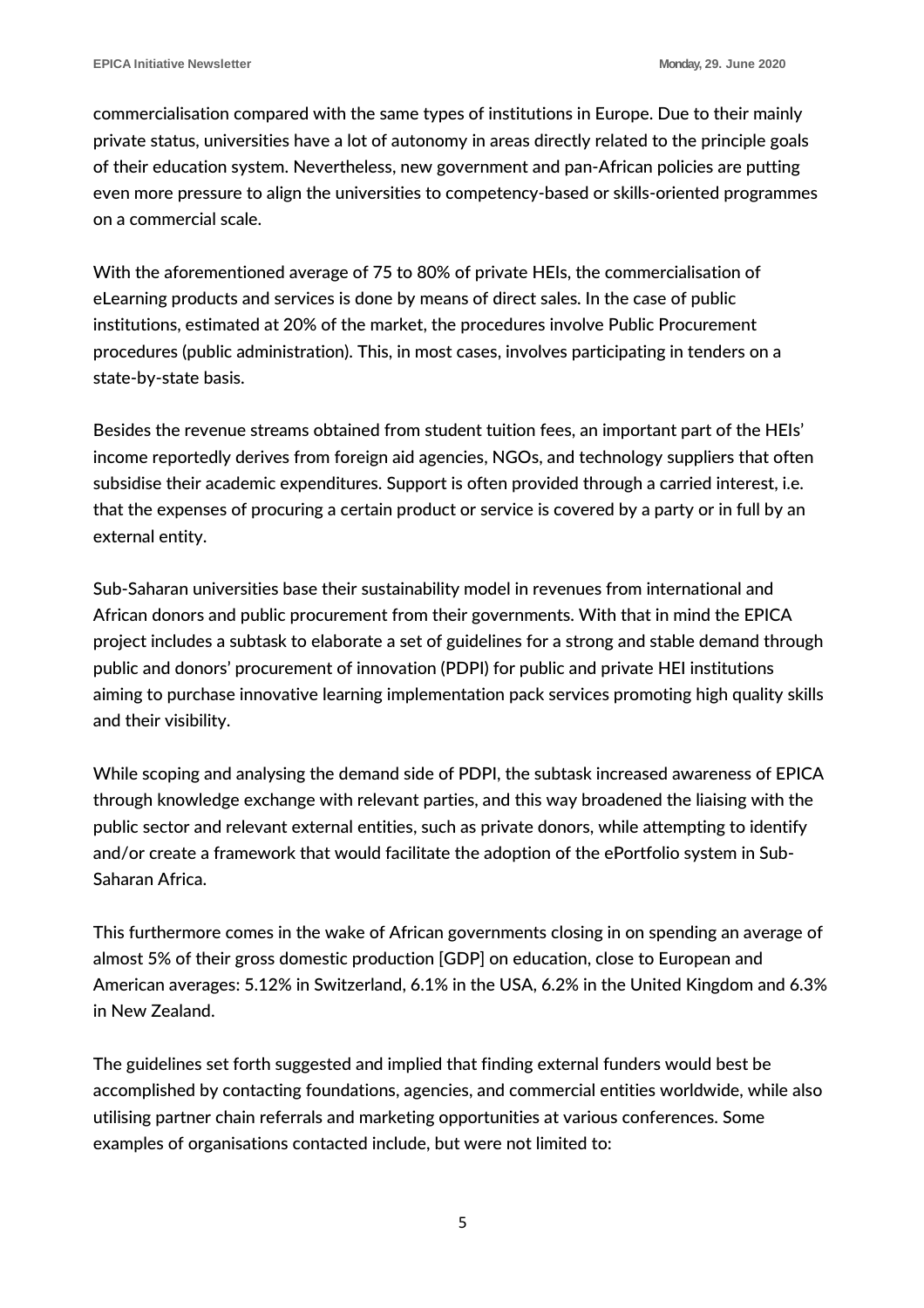- The "Tech Giants" Apple, Google, Microsoft, Facebook, and Amazon
- Government initiated aid organizations, i.e. Organisation Internationale de la Francophonie, The Australian Agency for International Development (AusAID), Danish International Development Agency (DANIDA), the European Union (EU), Japan International Cooperation Agency (JICA), United States Agency for International Development (USAID), etc.
- Foundations, such as the Bill and Melinda Gates Foundation, The Ford Foundation, the Hewlett Foundation, the Rockefeller Foundation, the Open Society Foundation, etc.

These are just several organisations listed as potential donors to the EPICA project. All organisations were contacted regardless of their active funding calls or available tenders, which resulted in contacting over 65 organisations, a majority of which were foundations. A key finding was that all reviewed private and public donors base their funding schemes on publishing project calls and applicants for funding thus have to compete. Ad-hoc funding was not identified as a viable option for securing funding for a smaller system like the EPICA ePortfolio and received no positive responses.

At the time of this writing, the COVID-19 Pandemic has furthermore taken precedence in the funding scheme available from both private and public funding bodies and institutions. Since the time of market closure in many European markets, around the middle of March 2020, a majority of relevant organisations and calls experienced a shift in focus and became primarily aligned with dealing with the crises at hand.

The combination of the results therefore contributed to a regrettable negative response. These results and responses are not final and conclusive, as the task of finding external donors will be continuous throughout the remainder of the year. Given the opportunity for more time to create relationships and to prove relevance to the market in these pandemic times, the EPICA ePortfolio could indeed become a successful tool for individuals, institutions, and organisations alike.



Overview of procurement framework, public and private donors. (EPICA, 2020)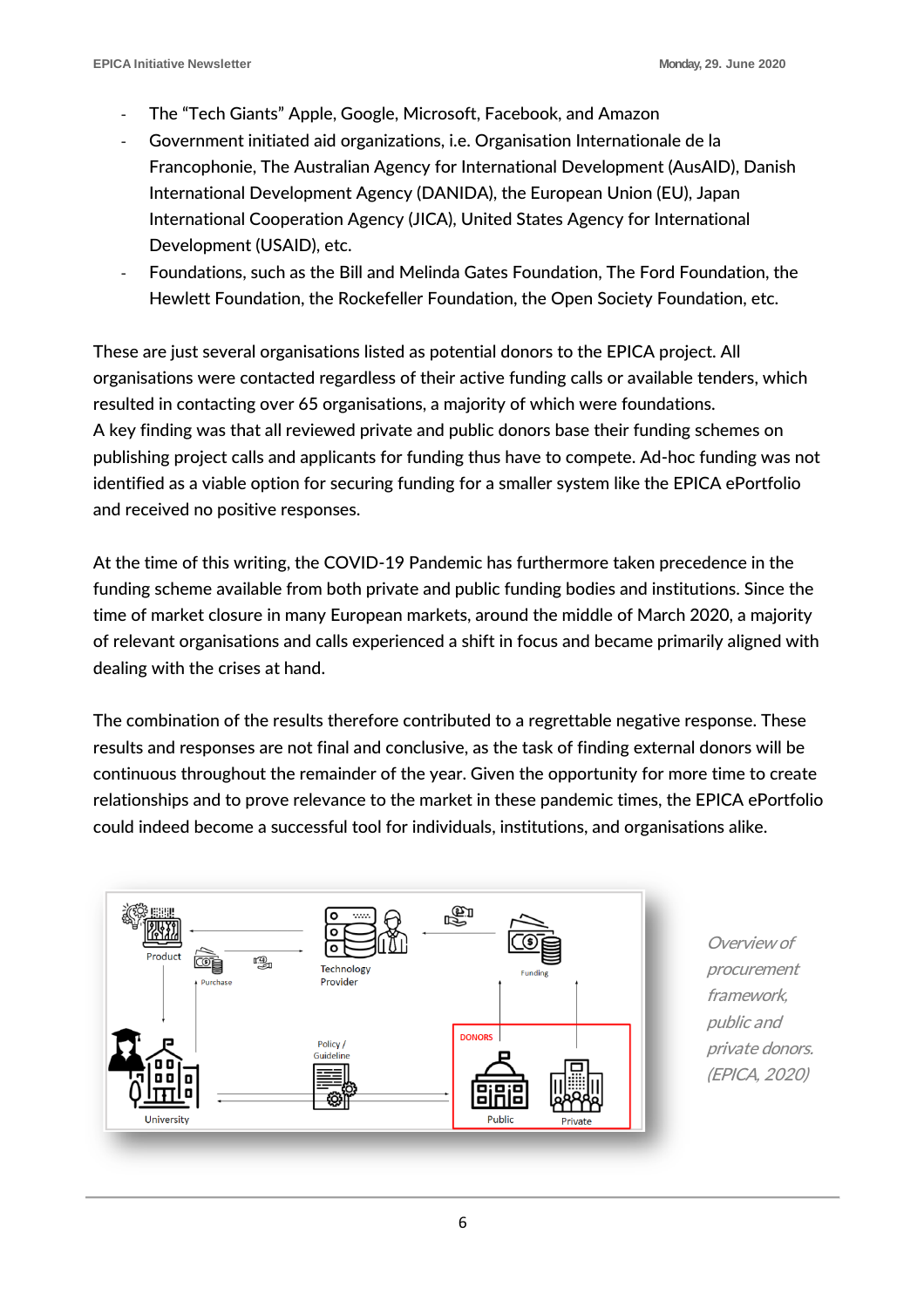# My experience as a student with the EPICA ePortfolio



*By: Sebastian Misiko Maseno University student, Kenya*

As we all know, there are pros and cons to everything including the web portals we use. Firstly, the EPICA ePortfolio was designed for various purposes. These include accessibility to notes, to act as an assignment platform, for discussions and also forums. On a scale of one to five I would rate it at four in terms of how effortlessly the ePortfolio works, because it is easy to navigate and has no complicated procedures.

Also, it is user friendly for those who use it do not have to pay to access it and assignments are easily accessible as one can access them from the to do tasks.

Depending on the school, some units are purely online which is a good thing as students can access notes and read ahead of the lecturer. It impacts students positively as they work on the given deadlines.

Another good thing about this ePortfolio is that one can easily communicate with the lecturer by just sending a text to him or her with the possibility for an immediate reply.

Also, the ePortfolio has timeout sessions which is a merit as one may not use it for adverse means if not logged out. The platform accommodates each one's perspective as the students get to give their views on different topics. From my experience with the EPICA ePortfolio, it encourages you as you get reports directly and even have a performance ladder which runs from the best.

The application works only under the condition of access to the internet. This is one of the negative aspects as it will limit the use to people who are not in a position to access good internet connectivity. Another unfavorable factor is the fact that the platform gets overloaded when most students are trying to submit their assignments to meet the deadlines.

In my conclusion, the EPICA ePortfolio is a great platform and I believe that anyone who tries will like it.